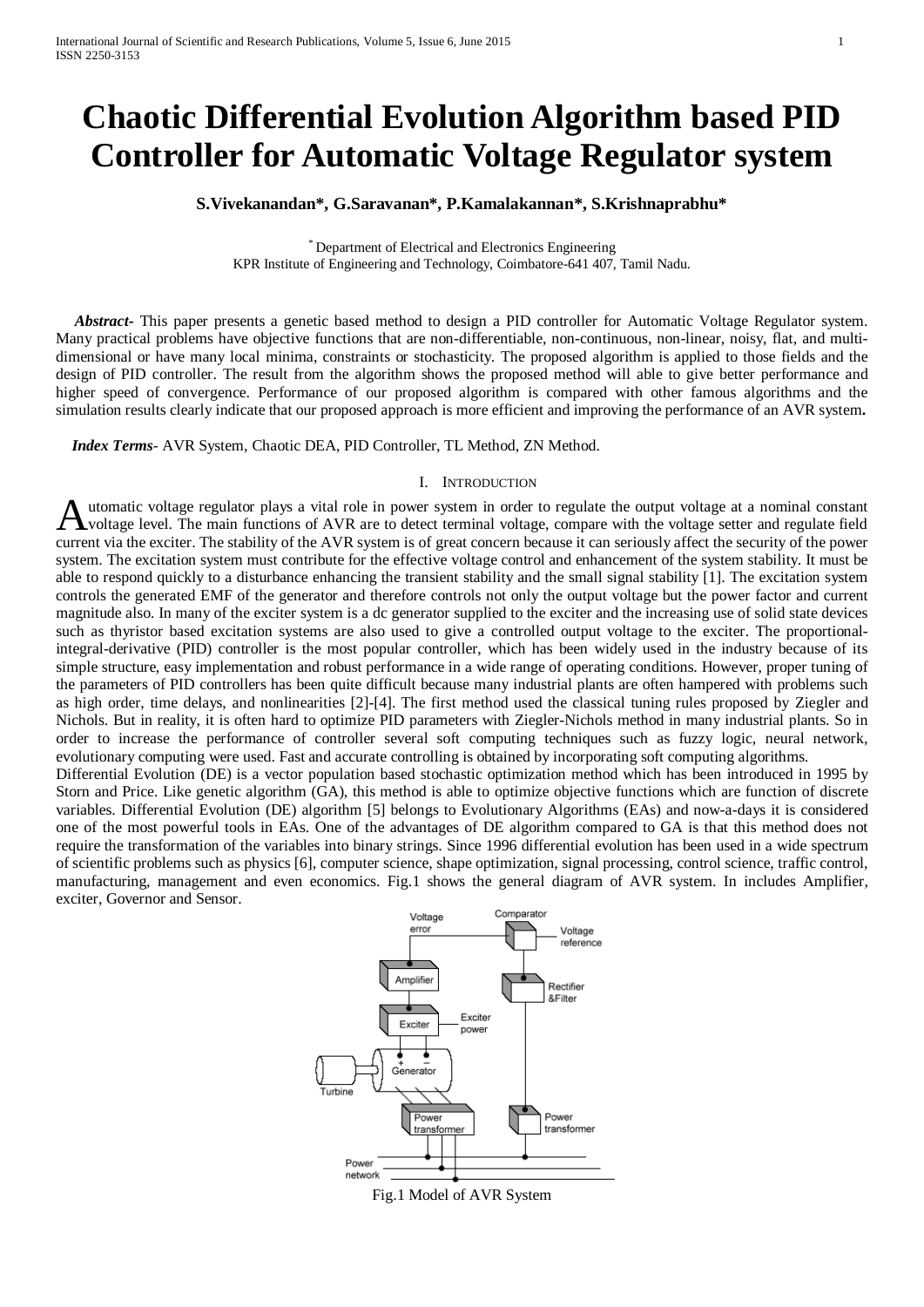# II. DESCRIPTION OF THE AVR SYSTEM

 The AVR model consists of the amplifier model, exciter model, generator model and the sensor model. An AVR is used to hold the terminal voltage magnitude of a synchronous generator at a specified level. The block diagram of the whole system is given in Figure2. A sensor senses the voltage magnitude and this voltage is compared with a dc set point signal to generate the error signal. A PID controller is used to decrease the error and to get better the dynamic response.



Fig.2 Block diagram of AVR system with PID controller

 The PID controller improves the dynamic response of the system and also reduces the steady state error by rearranging the poles and zeros of the closed loop transfer function. The derivative controller adds a finite zero to the open-loop plant transfer function and improves the transient response. The integral controller adds a pole at the origin, thus increasing system type by one and reducing the steady-state error due to a step function to zero. For mathematical modeling and determining transfer functions of the four components, these components must be linearized, which takes into account the major time constant and ignores the saturation or other nonlinearities. The transfer function of AVR is given by the equation

$$
TF = \frac{(K_{D}s^{2} + K_{P}s + K_{I})(1 + sT_{s})(K_{a} K_{e} K_{g})}{s(1 + sT_{a})(1 + sT_{e})(1 + sT_{g})(1 + sT_{s}) + (K_{D}s^{2} + K_{P}s + K_{I})(K_{a} K_{e} K_{g} K_{s})}
$$

Where

 $K_P$  -Proportional gain of PID controller,  $K_I$  -Integral gain of PID controller,  $K_D$  -Derivative gain of PID controller  $K_a$  -Amplifier gain, K<sub>e</sub>-Exciter gain, K<sub>g</sub>-Generator gain, K<sub>s</sub>-Sensor gain, T<sub>a</sub>-Amplifier time constant, T<sub>e</sub>-Exciter time constant, T<sub>g</sub>-Generator time constant,  $T_s$  -Sensor time constant.

The following table represents the approximate transfer function and parameter limits of amplifier, exciter, generator and sensor. [7]

| Model                    | Transfer<br><b>Function</b>        | Parameter limits                                                        | Used parameter value                         |  |
|--------------------------|------------------------------------|-------------------------------------------------------------------------|----------------------------------------------|--|
| <b>PID</b><br>controller | $K_{P} + \frac{K_{I}}{s} + K_{D}s$ | $0 \leq K_{\rm P} \leq 1$<br>$0 \leq K_I \leq 1$<br>$0 \leq K_D \leq 1$ | $K_{P}$ , $K_{I}$ , $K_{D}$ = optimum values |  |
| Amplifier                | $K_a$                              | $10 \le K_a \le 400$                                                    | $K_a = 10$                                   |  |
|                          | $1 + sT_a$                         | $0.02 \leq T_a \leq 0.1$                                                | $T_a = 0.1$                                  |  |
| Exciter                  | $K_e$                              | $1 \le K_e \le 200$                                                     | $K_e = 1$                                    |  |
|                          | $1 + sT_e$                         | $0.4 \leq T_e \leq 1$                                                   | $T_e = 0.4$                                  |  |
| Generator                | $K_{\rm g}$                        | $0.7 \le K_{\rm g} \le 1$                                               | $K_g = 1$                                    |  |
|                          | $1 + sT_g$                         | $1 \leq T_{\rm g} \leq 2$                                               | $T_g = 1$                                    |  |
| Sensor                   | $K_{s}$                            | $K_s = 1$                                                               | $K_s = 1$                                    |  |
|                          | $1 + sT_c$                         | $0.01 \leq T_s \leq 0.06$                                               | $T_s = .01$                                  |  |

Table 1: T/F and parameter limits of AVR system

#### III. PROPOSED ALGORITHM

 Differential Evolution (DE) algorithm is one of the population-based stochastic optimization algorithm. Advantages of DE are: simplicity, efficiency & real coding, easy use, local searching property and speediness. DE works with two populations; old generation and new generation of the same population. The size of the population is adjusted by the parameter *NP*. The optimization process is conducted by means of three main operations: mutation, crossover and selection. In each generation, individuals of the current population become target vectors. For each target vector, the mutation operation produces a mutant vector, by adding the weighted difference between two randomly chosen vectors to a third vector. The crossover operation generates a new vector, called trial vector, by mixing the parameters of the mutant vector with those of the target vector. If the trial vector obtains a better fitness value than the target vector, then the trial vector replaces the target vector in the next generation.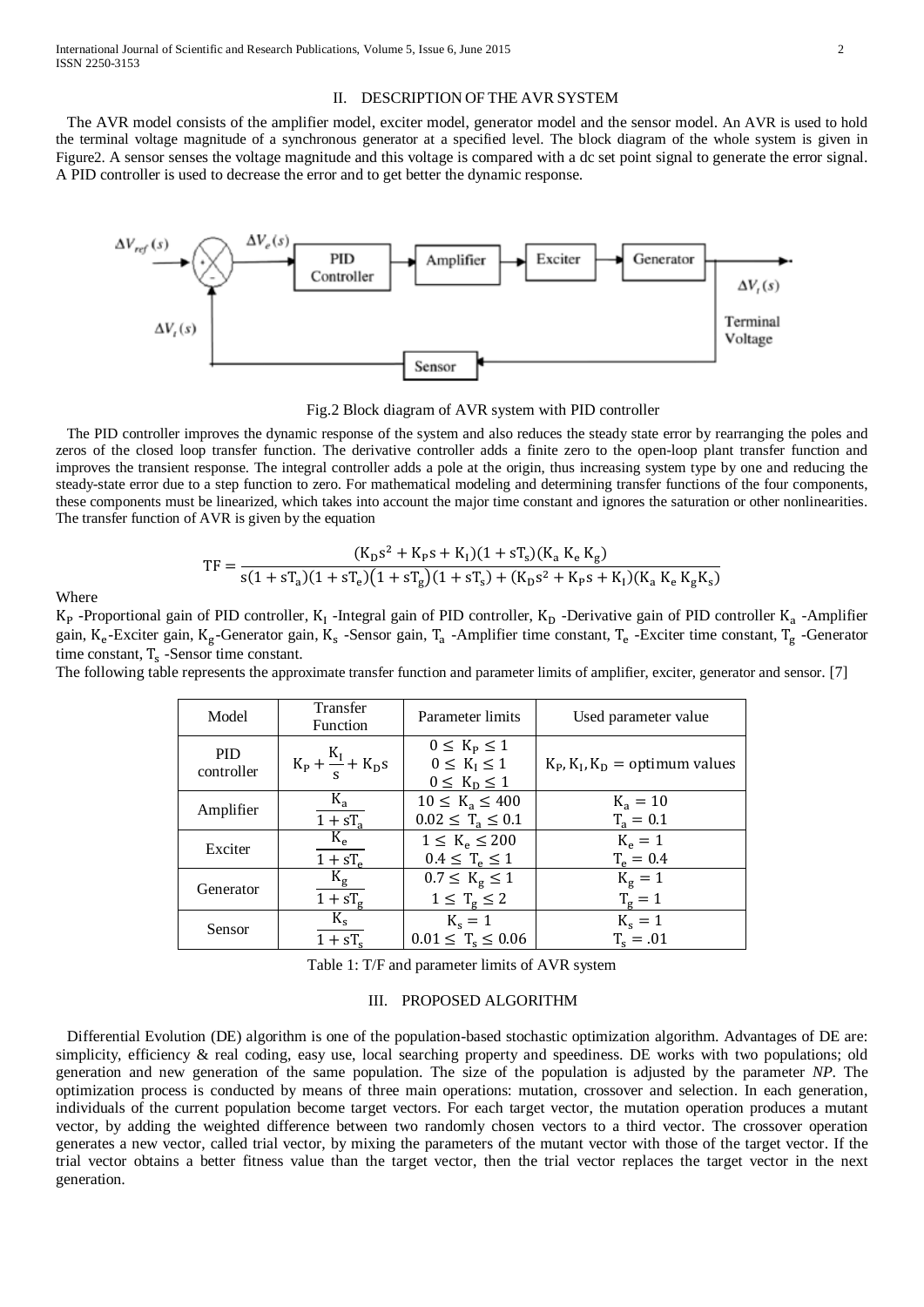International Journal of Scientific and Research Publications, Volume 5, Issue 6, June 2015 ISSN 2250-3153

#### *A) Objective function:*

 The problem of PID controller parameter selection is formulated as an optimization problem, the objective function of which is given by

MinF(K<sub>P</sub>, K<sub>1</sub>, K<sub>D</sub>) = (1 - e<sup>-
$$
\beta
$$</sup>)(M<sub>P</sub> + E<sub>ss</sub>) + e<sup>- $\beta$</sup> (t<sub>s</sub> - t<sub>r</sub>)

The above optimization problem is subjected to the following constraints

$$
K_{P}^{\min} \leq K_{P} \leq K_{P}^{\max}
$$
  

$$
K_{I}^{\min} \leq K_{I} \leq K_{I}^{\max}
$$
  

$$
K_{D}^{\min} \leq K_{D} \leq K_{D}^{\max}
$$

# *B) Bound value of PID controller:*

 The individuals initialized by randomly choosing values from a uniform distribution having lower bound and upper bound of the values of the parameters. The range of the parameter values is given below.

| <b>Controller Parameters</b> | Min.Value | Max. Value |
|------------------------------|-----------|------------|
|                              |           |            |
|                              |           |            |
|                              |           |            |

Table 2: Bound Value

# *C) Parameters of DE, JDE and CDE:*

The following table gives the various parameter values of algorithms.

| DE                     | JDE                    | CDE.                   |
|------------------------|------------------------|------------------------|
| $G_{\text{max}} = 100$ | $G_{\text{max}} = 100$ | $G_{\text{max}} = 100$ |
| $NP = 20$              | $NP = 20$              | $NP = 20$              |
| $F=0.6$                | $F_{I} = 0.1$          | $u=4$                  |
| $CR = 0.9$             | $FU=0.2$               | $CR = 0.9703$          |
|                        | $T_1 = 0.1$            | $F = 0.7935$           |
|                        | $T_2 = 0.1$            |                        |
|                        | $CR = 0.7867$          |                        |
|                        | $F = 0.6242$           |                        |

Table 3: Parameters of Algorithm

# $D)$   $K_P$ ,  $K_I$   $K_D$  *of PID controller:*

 The tuning of a PID controller is mainly based on the proper selection of Proportional, Integral and derivative gain values. The following table shows these values.

| Parameters         | $K_{P}$ | $K_I$  | $K_{D}$ |
|--------------------|---------|--------|---------|
| Methods            |         |        |         |
| Without controller |         | 0      | 0       |
| ΖN                 | 0.4673  | 0.8801 | 0.0620  |
| MZN (No OS)        | 0.1589  | 0.2992 | 0.0843  |
| MZN(OS)            | 0.2621  | 0.4938 | 0.0928  |
| TL                 | 0.3575  | 0.1530 | 0.0602  |
| <b>DE</b>          | 0.3807  | 0.2779 | 0.1220  |
| <b>JDE</b>         | 0.5813  | 0.3788 | 0.1846  |
| <b>CDE</b>         | 0.5716  | 0.4748 | 0.2028  |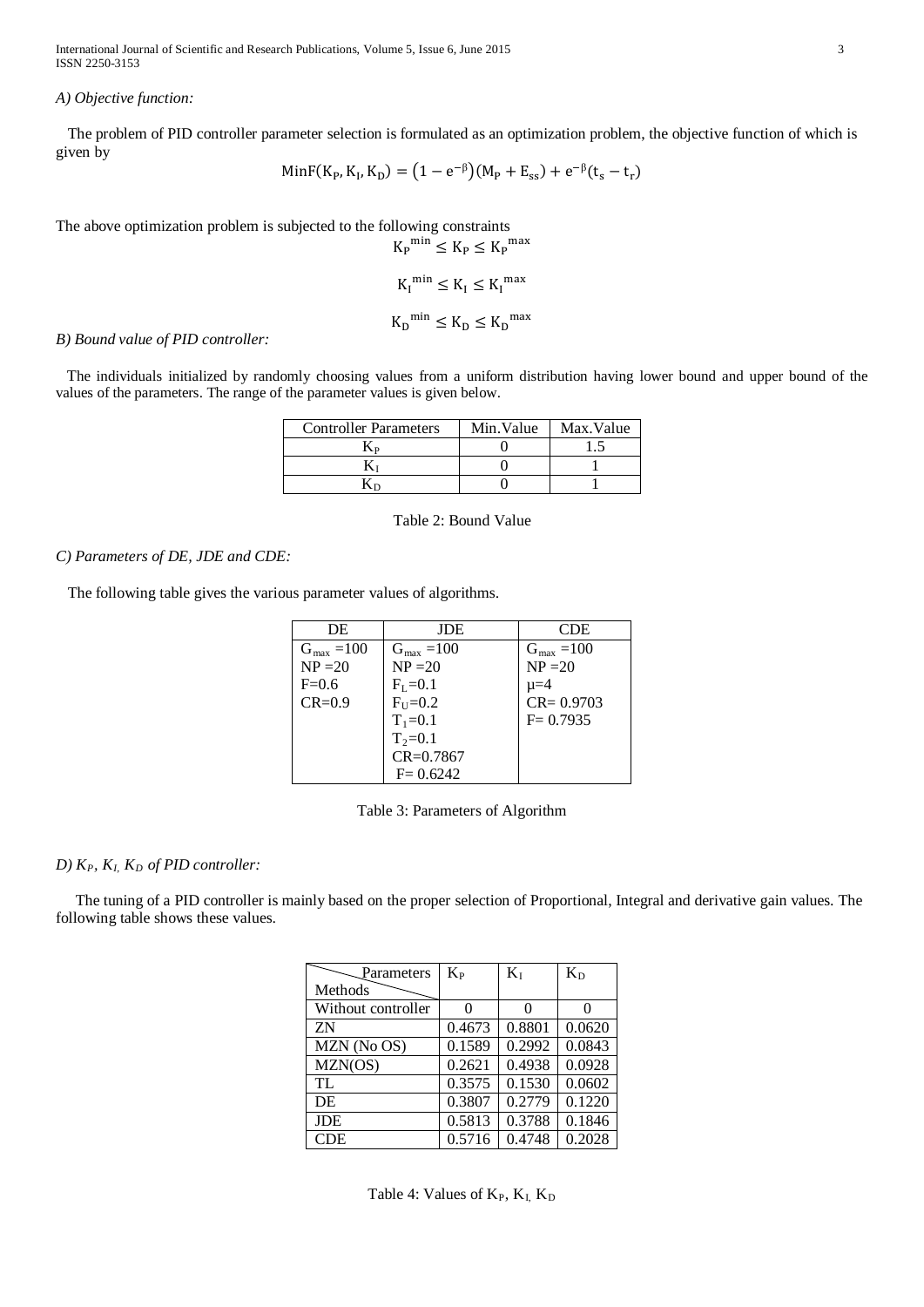# IV. SIMULATION RESULTS

 The simulation of AVR with PID controller was done by MATLAB R2012a. It is a powerful tool to analyze the model of various parts of the plant.



Fig.3 Simulink model of AVR with PID controller

 The results obtained from the simulation shown in Fig.4 and Fig.5. It is observed that the response of AVR system is better by introducing CDE optimization technique. Fig.6 clearly shows the plant steady state response with CDE algorithm.



Fig.4 Plant response without controller Fig.5 Plant response with conventional tuning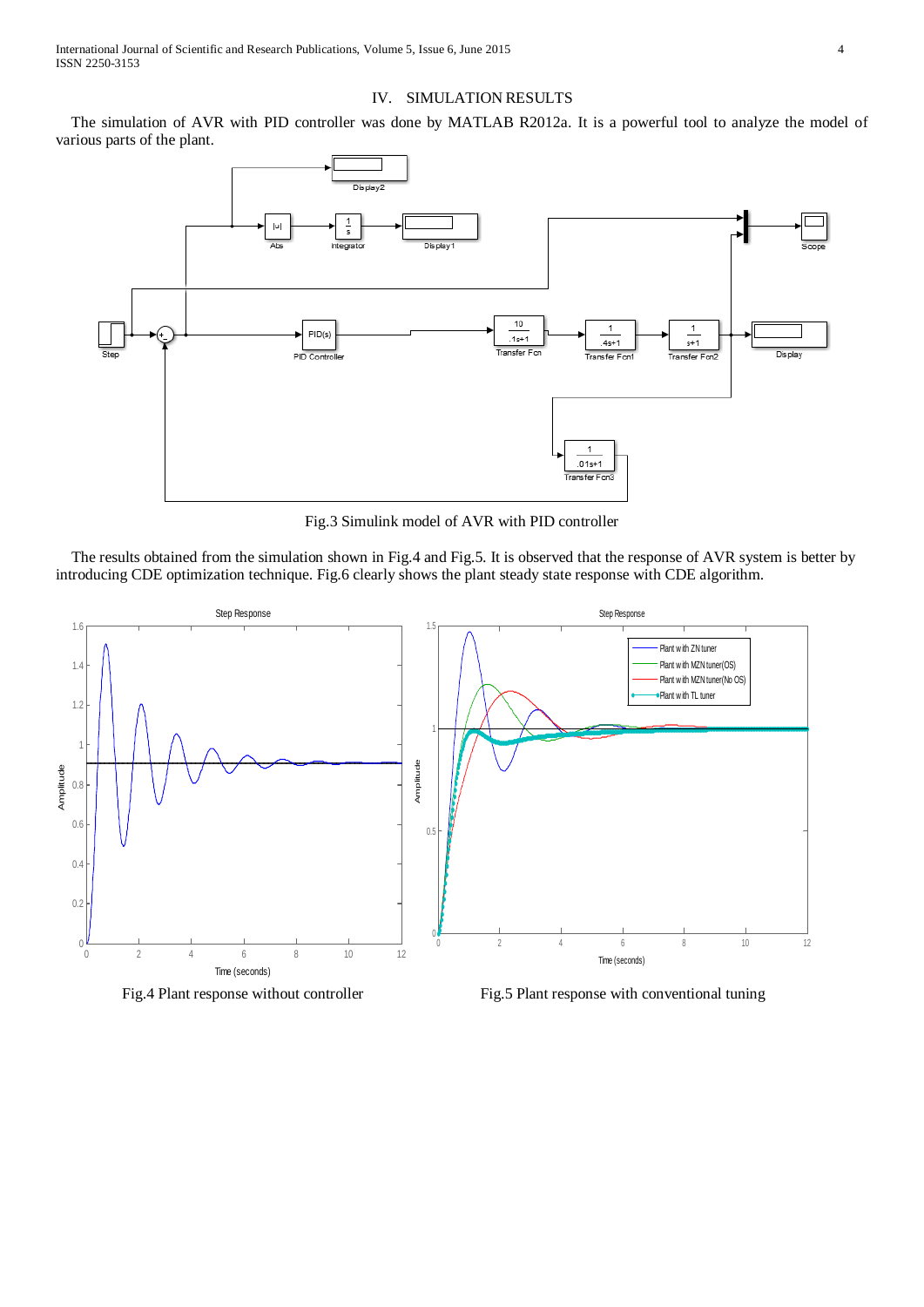

Fig.6 Plant response using optimization algorithm

 The values of rise time, settling time and maximum peak overshoot are tabulated. From the table 5 it is understood that with CDE algorithm the maximum peak overshoot is reduced to zero.

| Measured value<br>Methods | $t_r(s)$ | $t_s(s)$ | $M_P$ (%) | Peak value |
|---------------------------|----------|----------|-----------|------------|
| Without controller        | 0.2608   | 6.9865   | 65.7149   | 1.5065     |
| ZN                        | 0.3890   | 4.7526   | 46.9002   | 1.4690     |
| MZN (No OS)               | 1.0116   | 6.0492   | 18.0335   | 1.1803     |
| MZN(OS)                   | 0.6215   | 4.4462   | 21.4856   | 1.2149     |
| TL                        | 0.6477   | 5.0695   | $\theta$  | 0.9997     |
| DE                        | 0.5917   | 1.1766   | 0.1943    | 1.0019     |
| <b>JDE</b>                | 0.3437   | 0.5345   | 0.0431    | 1.0004     |
| <b>CDE</b>                | 0.3291   | 0.5200   | 0         | 0.9977     |

Table 5: Rise time, Settling time and Peak overshoot

# V. CONCLUSION

This article represents an efficient algorithm used to determine the parameters of PID controller for AVR system. The aim was to improve the control performance using a genetic algorithm for PID controller tuning. The tuning new controller parameters using genetic algorithm was succeeding very good results. The performance of the algorithm in obtaining the optimal values of PID controller parameters under various operating conditions has been analyzed through computer simulation The result obtained from the simulation shows the proposed algorithm gives better performance than the conventional tuning methods.

# **APPENDIX**

Appendixes, if needed, appear before the acknowledgment.